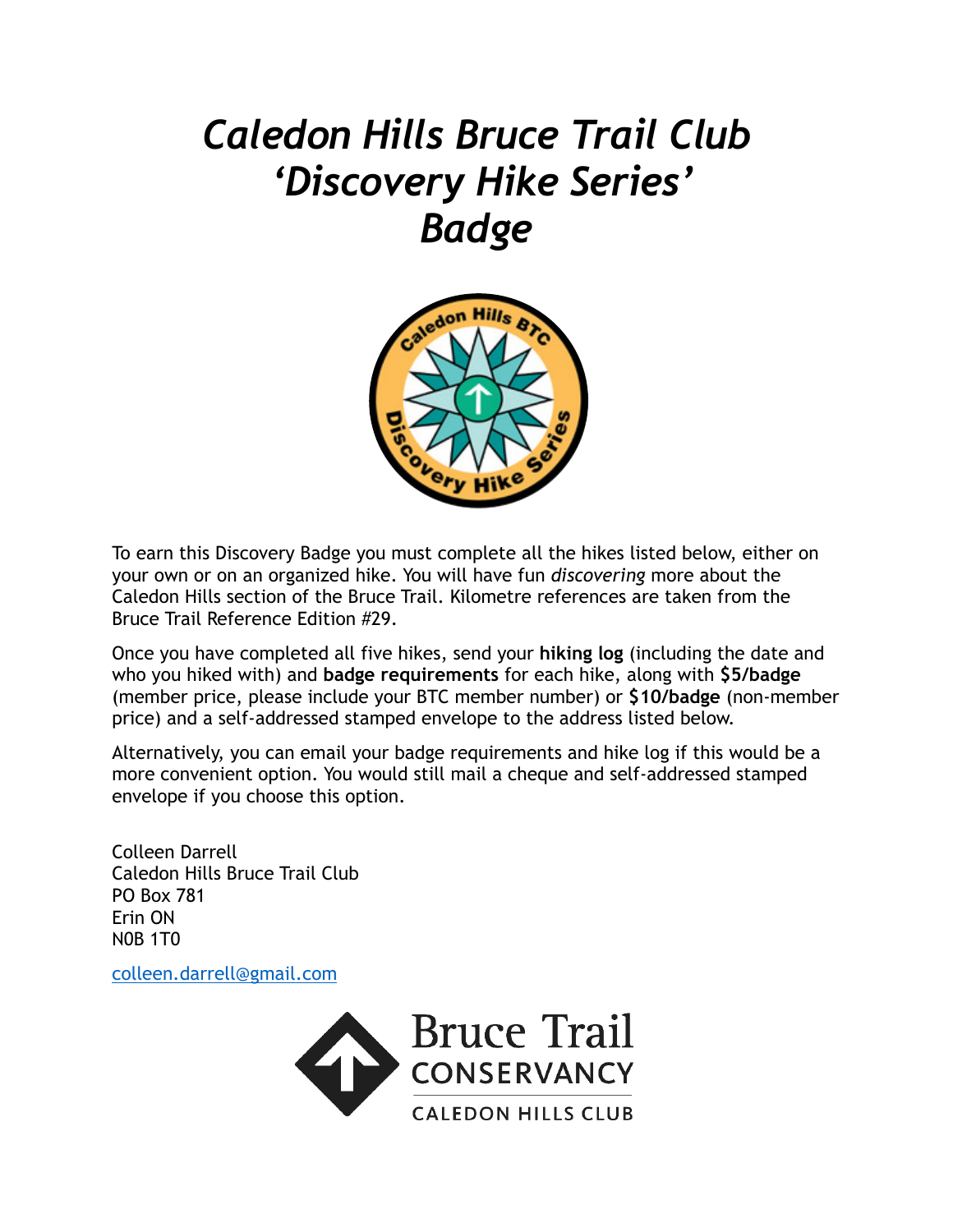# *Discovery Hike # 1: Map 14 & 15*

**Distance:** 10.3 km (approx.)

**Park:** Meet at Roadside Parking (km 8.8) on the Forks of the Credit Road between Chisholm and Dominion Streets (43.803809, -79.993002)

### **Hike:**

Follow the main Trail along Dominion Street north to the Forks of the Credit Provincial Park. In the late 1800s, this road extended and linked two rural communities until 1912, when a section was destroyed by a flood. **Name the two Hamlets.** 

Continue hiking along the main Trail to the Cataract Side Trail. As you follow the blue blazes of this trail towards the falls, watch carefully for the metal Hendry Stile. It is a remnant from an early trail structure designed for climbing fences and is embedded in one of the trees on your left. **Take a photo of the stile remains.** Later, admire the beauty of the Cataract Falls, and then retrace your steps to the main Trail.

Turn left and climb to the top of the ridge, where the Mill Pond Side Trail enters to the left. Take this in-and-out trail. You will cross two bridges along your way to the trail end at the foot of a long park stairway. The first bridge is a bailey bridge. **Photograph the bridge and briefly explain the uniqueness of this bridge type. Provide the name of the group that we can thank for its installation.** 

To return to the beginning of the Mill Pond Side Trail, take the stairway and a short connecting path. Turn right onto the Side Trail and head back to the main Trail.

Upon your return to the main Trail veer left and continue to the Dorothy Medhurst Side Trail. **Take a photo of the trail's blue sign and describe a couple of Dorothy's contributions to the Bruce Trail.** 

At the end of this side trail, turn left onto the main Trail and hike back to Roadside Parking.

## **Badge Requirements:**

- **1. Name the two hamlets connected by Dominion Road in the late 1800s.**
- **2. Provide a photo of the remains of the Hendry Stile.**
- **3. Provide a photo of the bailey bridge.**
- **4. Briefly explain the uniqueness of this bridge type.**
- **5. Name the group that we can thank for the installation of this bridge.**
- **6. Provide a photo of the Dorothy Medhurst Side Trail sign.**
- **7. Describe a couple of Dorothy's contributions to the Bruce Trail.**

*Hint: Refer to the trail descriptions in The Bruce Trail Reference Maps and Trail Guide; Edition 29*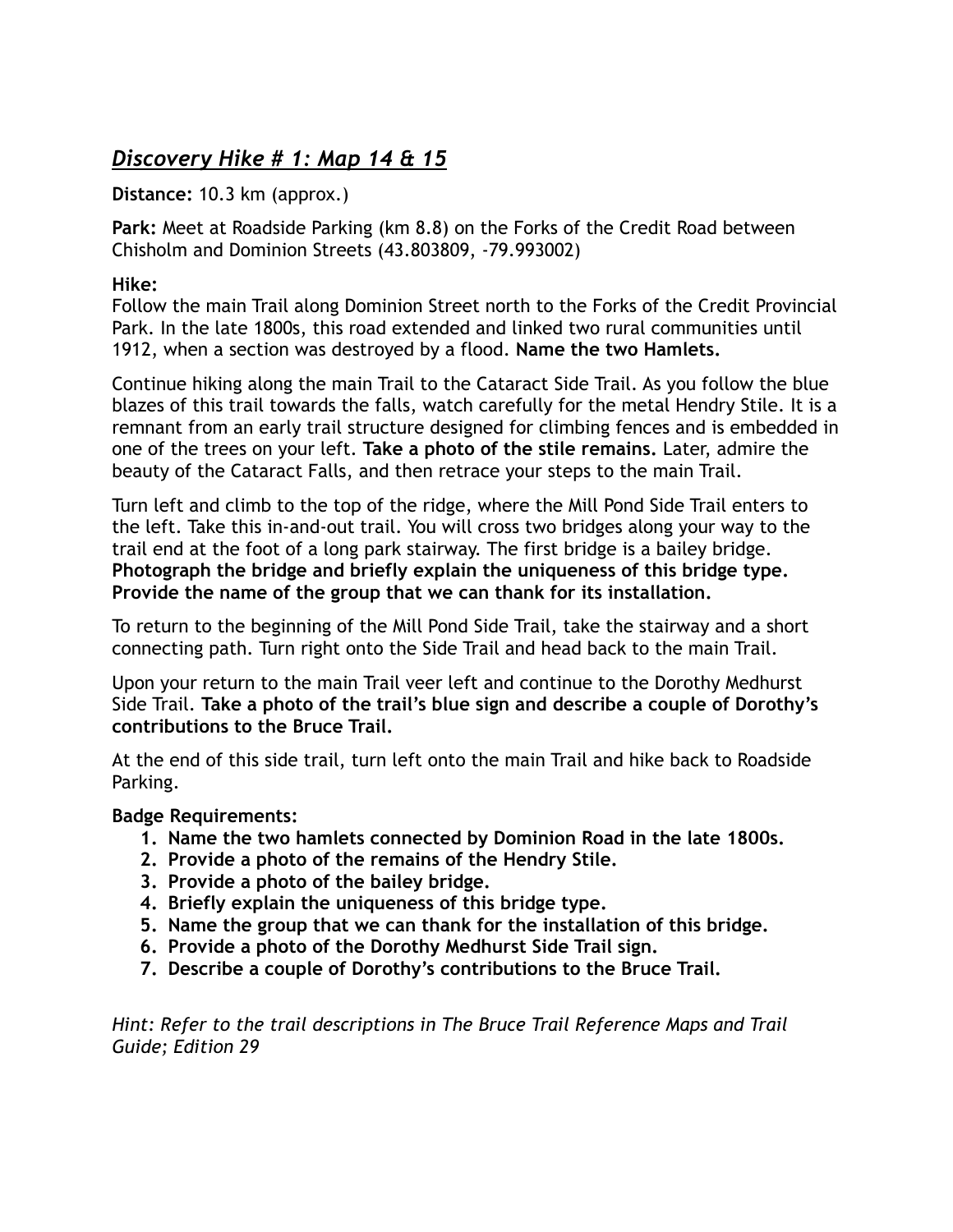## *Discovery Hike # 2: Map 16*

**Pre-hike Discovery:** Research Monarch butterflies, Milkweed, Dog-Strangling Vine and Butternut trees if you cannot identify each.

**Distance:** 10.5 km (approx.)

**Park:** Meet at Roadside Parking (km 31.6) on Innis Lake Road, north of Finnerty Sideroad (43.918917, -79.909387). Shuttle to St. Andrew's Road (km 24.5) north of Escarpment Sideroad. Park along the east shoulder of the road by St. Andrew's Stone Church, 17621 St. Andrew's Road, Caledon ON L7K 2E1

Note: Dogs are not permitted on sections of the trail in this area. Please respect the wishes of our landowners.

## **Hike:**

Early Scottish settlers built St. Andrew's Stone Church, using local fieldstone. Now, a designated Heritage Structure, **provide the year it was built.** From the church, head north along St. Andrew's Road. The main Trail soon turns right and initially follows along the edge of a field. Hike the Trail to Mountainview Road Side Trail.

Follow the blue blazes of this trail and watch for Milkweed and Dog-Strangling Vine plants. Milkweed leaves provide food for Monarch butterflies. Because the two plants are related, Monarchs will sometimes lay their eggs on the vines, thinking it is Milkweed. Consequently, the larvae do not survive. Dog-Strangling Vine also spreads quickly, invading forests and dominating groundcover, thus posing significant risks to Milkweed and other native plants and habitats. Bruce Trail volunteers and landowners work hard to contain this highly invasive plant. **List actions hikers can take to help control the spread of invasive plants.** At the end of the side trail, turn around and retrace your steps to the main Trail.

Once back at the main Trail, turn left. Continue along it through hardwood forests, then along Escarpment Sideroad, eventually meeting the very busy Airport Road. Turn left and hike along this road section of the Trail with great caution, keeping well to the left on the shoulder.

Watch for the Songbird Side Trail on the left. Follow the blue blazes of this "buttonhook" loop. Take special note of the fauna. You will notice 3 distinct vegetative communities. **Name each community.** *(Hint: Side Trail Description from The Bruce Trail Reference Maps and Trail Guide; Edition 29.)* 

Once back at Airport Road, turn left and continue to Finnerty Sideroad. Turn right and hike along this picturesque and bendy country road for approximately 1 kilometre. The Trail then enters the forest on the right. Watch for Butternut trees. These trees are native and are a species at risk.

#### **Photograph yourself/group with a Butternut tree (any other tree will do, as long as you identify it.)**

Exit this forested section to your parked car.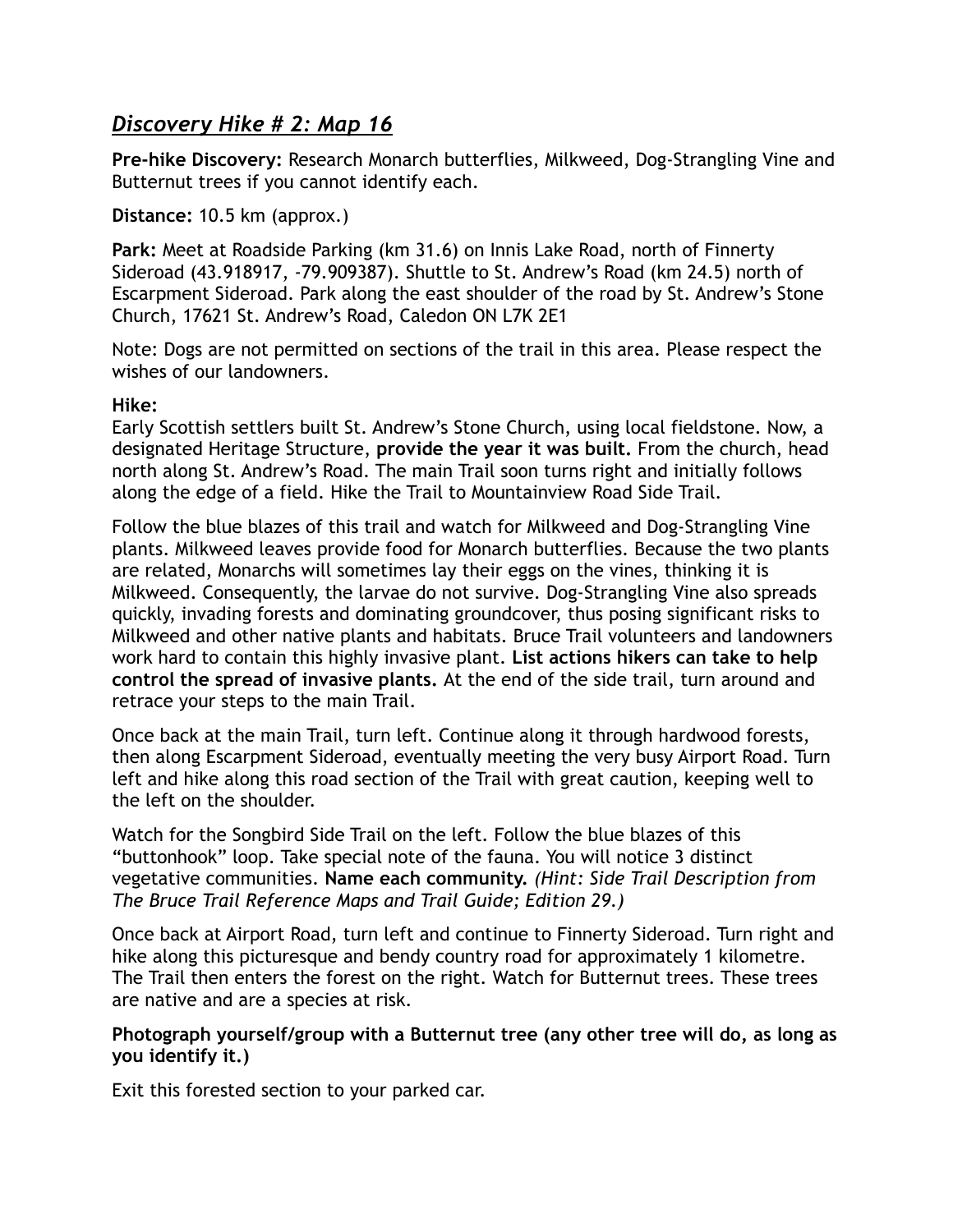**Badge Requirements:** 

- **1. The year St. Andrew's Stone Church was built.**
- **2. Actions hikers can take to help control the spread of Dog-Strangling Vine and other invasive species.**
- **3. The 3 Vegetative Communities of the Songbird Side Trail.**
- **4. Group photo by Butternut tree (or other tree species).**

## *Discovery Hike # 3: Map 18*

## **Distance:** 10.4 km (approx.)

**Park:** Meet at Roadside Parking (km 66.8) on the south side of Dunby Road at the Trail entrance (44.006485, -80.059272). Shuttle to Parking Area – north of km 50.8 on the east side of 5th Line EHS, just south of Hockley Road (43.993572, -80.014057).

## **Hike:**

Hike south along the Hockley Heights Side Trail **(photograph the Hockley Heights Sign)** until you reach the main Trail**.**

Turn right to follow the main Trail to the Glacier Valley Side Trail. Take this side Trail into the valley. **Photograph the "heritage tree" and indicate the code word.** Further along you will notice large rectangular holes in some of the trees. **Identify the type of woodpecker** that makes these holes.

Turn left at the main Trail and continue to the Hemlock Ridge Side Trail. Take this Side Trail back to the parking lot (km 50.8).

Walk out of the parking lot to the 5<sup>th</sup> Line and start hiking north (turn right) along the road which is also the Hockley Heights Side Trail. **What is the name of the river the trail crosses?** After hiking for about 1.2 km on the 5th Line, the Side Trail goes into the woods. You will notice a large "strong" tree with double blazes on it. **Name the species of the tree.** As you get to the top of one of the hills, **photograph the bench with the great view.** 

Once you reach 15 Sideroad, **photograph the Sheldon Anderson Tract Sign** and **indicate who manages these trails.** Continue hiking until you reach the main Trail. Turn left and hike back to your car.

## **Badge Requirements:**

- **1. A photo of the Hockley Heights Sign.**
- **2. A photo of the heritage tree.**
- **3. Indicate the code word.**
- **4. Identify the type of woodpecker.**
- **5. Name of river the trail crosses.**
- **6. Name the large tree with the double blazes on it.**
- **7. A photo of the Sheldon Anderson Tract Sign.**
- **8. Indicate who manages these trails.**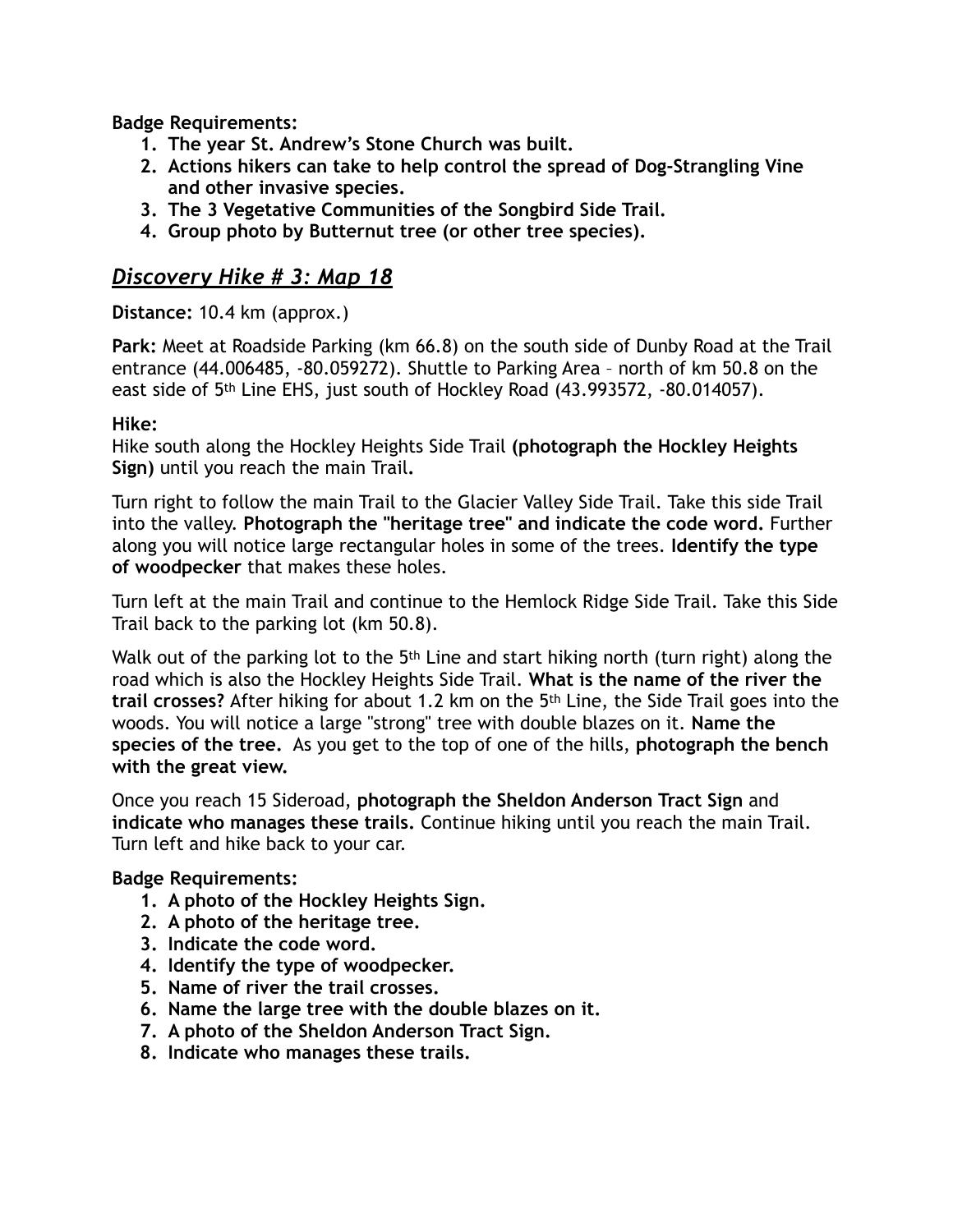# *Discovery Hike # 4: Map 18*

**Distance:** 9.4 km (approx.)

**Park:** Meet at Hockley Road Parking Area – east of km 60.1 (43.972857, -80.056330). Located on the north side of Hockley Road, approx. 2.5 km east of Hwy 10. Shuttle to Parking Area - north of km 50.8 on the east side of 5<sup>th</sup> Line EHS, just south of Hockley Road

(43.993572, -80.014057).

**Hike:** 

Begin by hiking the Hemlock Ridge Side Trail. (The trail head is at the back of the parking lot.) Then turn right onto the main Trail and continue hiking west. Once you cross 5th Line EHS you enter the overgrown property of a former ski club. Staying on the Trail, find and **photograph a remnant from this past usage.** 

As you approach 4th Line EHS, watch for the handiwork of Club volunteers, who work tirelessly to keep the trail safe and well maintained. **Photograph yourself/group by an example of their work.** 

Continue along the main Trail to the junction of the Griffith Ravine Side Trail. This trail was named for former landowners Julius and Rachel Griffith. Take this trail, following the blue blazes to the main Trail.

Hike for another kilometre to a working resort. **Provide the name of this Resort.** As you hike through this property for 1.1 km, **photograph 3 examples of recreational land use.** 

Upon exiting the resort property, the Trail enters a forested valley. Watch for pieces of folded and twisted corrugated steel blown off farm buildings and mangled by the 1985 tornado that ripped through neighbouring communities. The debris remains along the trail as artifacts of cultural interest. **Photograph a sample of the debris.** 

Continue along the trail and watch for a vineyard that backs onto the Trail. **Provide the name of this Winery and Vineyard.** (Hint: Google Search or watch for signs as you shuttle to the parking lot.)

Upon reaching the 2nd Line EHS, turn right following the Trail along the road to the Hockley Road Side Trail. Turn right and watch for blue blazes as you make your way back to the parking lot.

## **Badge Requirements:**

- **1. A photo of a ski remnant.**
- **2. A photo of yourself with an example of a volunteer trail maintenance crew's work.**
- **3. The name of the working resort in the area.**
- **4. 3 Recreational Land Use Photographs.**
- **5. A photo of metal debris from 1985 tornado.**
- **6. Name the winery and vineyard.**